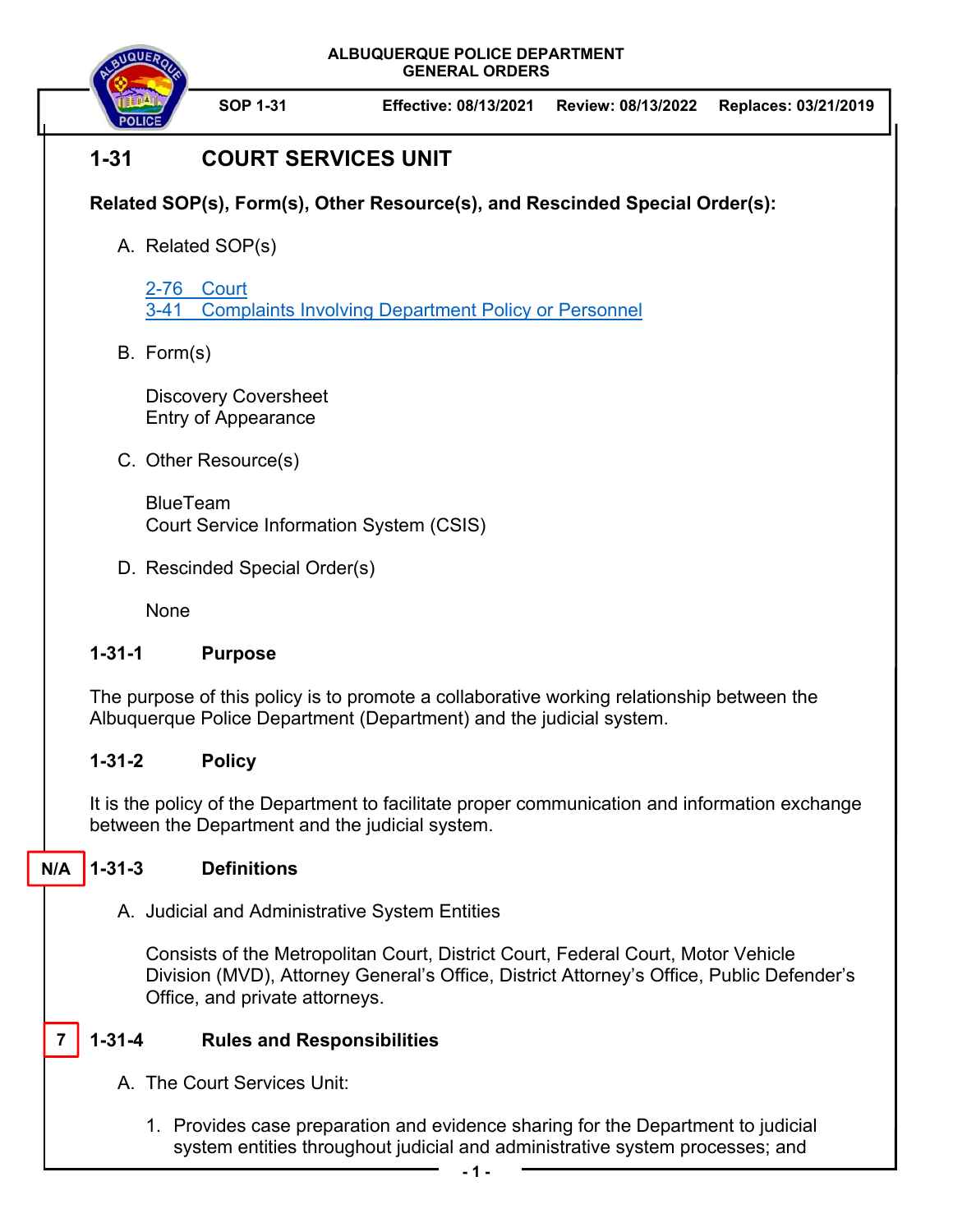#### **ALBUQUERQUE POLICE DEPARTMENT GENERAL ORDERS**



**SOP 1-31 Effective: 08/13/2021 Review: 08/13/2022 Replaces: 03/21/2019** 

- 2. Provides assistance to the public, the Department, and judicial and administrative system entities, as necessary.
- B. The Court Services Unit Supervisor shall:
	- 1. Attend meetings at any of the judicial entities upon request; and
	- 2. Monitor complaints, questions, and concerns.
		- a. Consistent with SOP Complaints involving Department Policy or Personnel, initiate an Internal Affairs Request (IAR) for potential policy violations.
- C. Court Services Unit personnel shall:
	- 1. Coordinate court appearances for Department personnel;
	- 2. Process requests for leave from court submitted through SharePoint, consistent with SOP Court, including notifying the judicial systems of Department personnel's vacation, leave, and training;
	- 3. Monitor Department personnel duty assignments throughout the Department;
	- 4. Utilize the CSIS to complete Court Dockets, including:
		- a. Posting the Seven-Day docket on SharePoint within seven (7) days of the current date; and
		- b. Posting the Final (next day) docket on SharePoint within twenty-four (24) hours of the current date.
	- 5. Schedule misdemeanor pre-trial interview (PTI) requests from defense attorneys;
	- 6. Accept service of and distribute subpoenas for testimony at criminal and MVD proceedings to Department personnel, including:
		- a. Emailing Department personnel copies of the subpoenas; and
		- b. Accepting subpoenas that are more than two (2) business days prior to the hearing/trial date.
	- 7. Review the following citations prior to submission to the appropriate courts:
		- a. Traffic citations (printed/handwritten); and
		- b. Misdemeanor citations (printed/handwritten).
			- i. If citations are not correctly completed, Court Services Unit personnel shall return the citation to the issuing Department personnel to be corrected and resubmitted.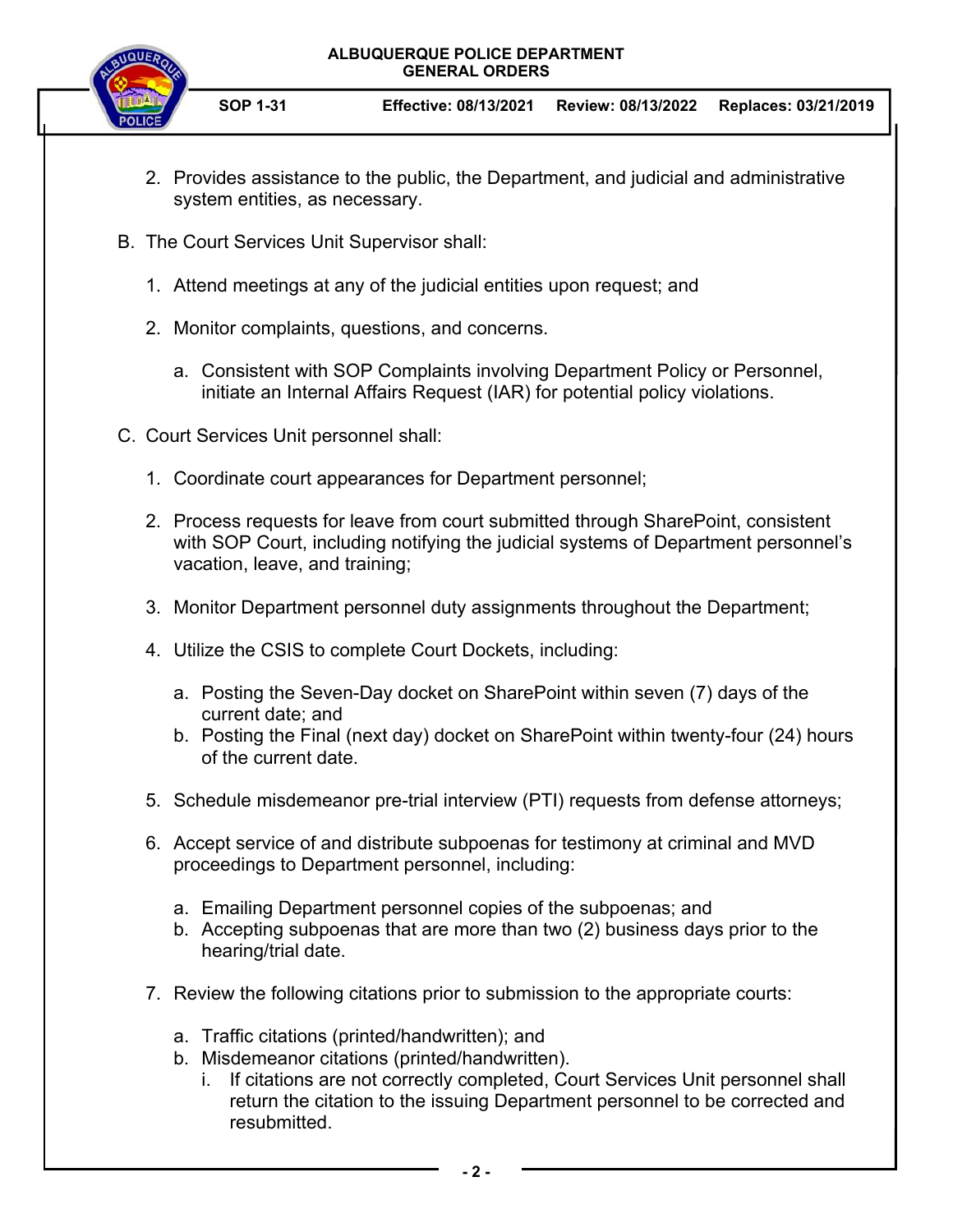**ALBUQUERQUE POLICE DEPARTMENT GENERAL ORDERS** 



**SOP 1-31 Effective: 08/13/2021 Review: 08/13/2022 Replaces: 03/21/2019** 

- 8. Check the criminal summons documents for:
	- a. Charges;
	- b. Department personnel's signature;
	- c. Supervisor's signature;
	- d. Defendant's information; and
	- e. Whether it is listed as summons.
- 9. Complete the Criminal Summons Log for all criminal summonses received from sworn personnel and sent to the Bernalillo County Metropolitan Court;
- 10. Submit the criminal summonses to the Bernalillo County Metropolitan Court;
	- a. When issuing a criminal summons, sworn personnel shall provide the Court Services Unit with the original of the criminal summons and two (2) copies.
- 11. When the Court Services Unit receives missed court notices:
	- a. Report all missed court notices to the Court Services Unit Supervisor; and
		- i. The Court Services Unit Supervisor shall provide copies of the missed court notices to Operations Review to be entered into BlueTeam.
- 12. For discovery requests for misdemeanors for driving while under the influence (DWI) and domestic violence:
	- a. Gather and submit the following information and documents to the District Attorney's (DA) Office;
		- i. Breath Card;
		- ii. Tow-In Report;
		- iii. State of New Mexico Uniform Crash Report (if applicable); and
		- iv. Video footage from on-body recording devices (OBRD).
- D. The Court Services Unit Specialist shall: **6** 
	- 1. Prepare case files for Department personnel by ensuring that the case files include all paperwork needed for prosecution, including but not limited to:
		- a. Ensuring that case files include all paperwork needed for prosecution including, but not limited to:
			- i. Reports;
			- ii. Criminal complaints;
			- iii. Citations;
			- iv. Statements;
			- v. Discovery; and
			- vi. Entry of Appearance.